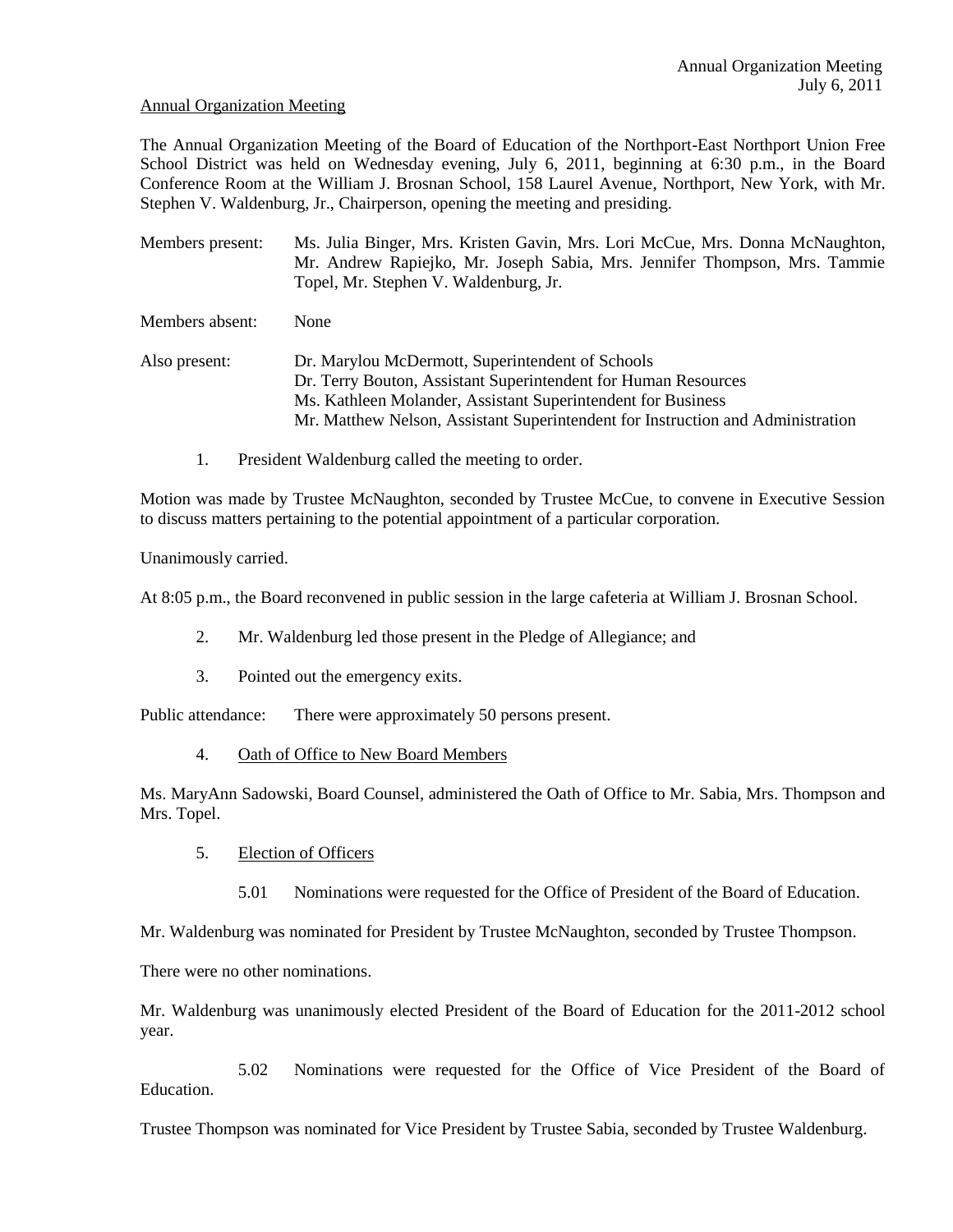Trustee McNaughton was nominated for Vice President by Trustee McCue, seconded by Trustee Binger.

Trustee Thompson thanked Mr. Sabia for his nomination but declined the appointment.

Vote on Trustee McCue's motion to nominate Trustee McNaughton for Vice President was as follows:

YES: Ms. Binger, Mrs. Gavin, Mrs. McCue, Mr. Rapiejko, Mr. Sabia, Mrs. Thompson, Mrs. Topel, Mr. Waldenburg

ABSTAIN: Mrs. McNaughton

Mrs. McNaughton was elected as Vice President of the Board of Education for the 2011-2012 school year.

6. Annual Appointments

Motion was made by Trustee McCue, seconded by Trustee Thompson to approve all items under 6.

- 6.01 Appointments
	- 6.01.1 Beth Nystrom as District Clerk

6.01.2 Dawn Monsell as District Treasurer and Donna Quinlivan as Deputy District Treasurer

- 6.01.3 Ingerman Smith, LLP as Board Attorney and Negotiating Attorney
- 6.01.4 Christine Helbock as Claims Auditor

6.01.5 Susan Shutowich as Purchasing Agent, and Kathleen Molander, Assistant Superintendent for Business, authorized to act as Purchasing Agent in her absence

6.01.6 Impartial Hearing Officers:

Appointing Laure C. Nolan, Michael Ahern and Michael Krauthamer as Impartial Hearing Officers to conduct hearings pursuant to Section 75 of Civil Service Law

Appointing Vanessa Sheehan, Lawrence Spirn and Jennifer Spirn as Impartial Hearing Officers to conduct hearings pursuant to Section 504 of the Rehabilitation Act of 1973

6.01.7 Compliance Officers:

Appointing Ms. Christina Pulaski as Section 504 Compliance Officer

Appointing Dr. Terry Bouton as Title IX Compliance Officer

6.01.8 Appointing the following firms as Brokers of Record:

- Hartt Insurance Agency, Inc., 45 Main Street, P.O. Box 449, Northport, NY 11768
- N.Y. Schools Insurance Reciprocal, 333 Earle Ovington Blvd., Uniondale, NY 11553
- GCG Risk Management, Inc., 11 Beach Street,  $8<sup>th</sup>$  Fl., New York, NY 10013
- Pupil Benefits Plan, Inc., 101 Dutch Meadows Lane, Glenville, NY 12302
- Fitzharris & Co., P.O. Box 9182, Farmingdale, NY 11735
- AON Consulting, 300 Jericho Quad., Suite 300, Jericho, NY 11753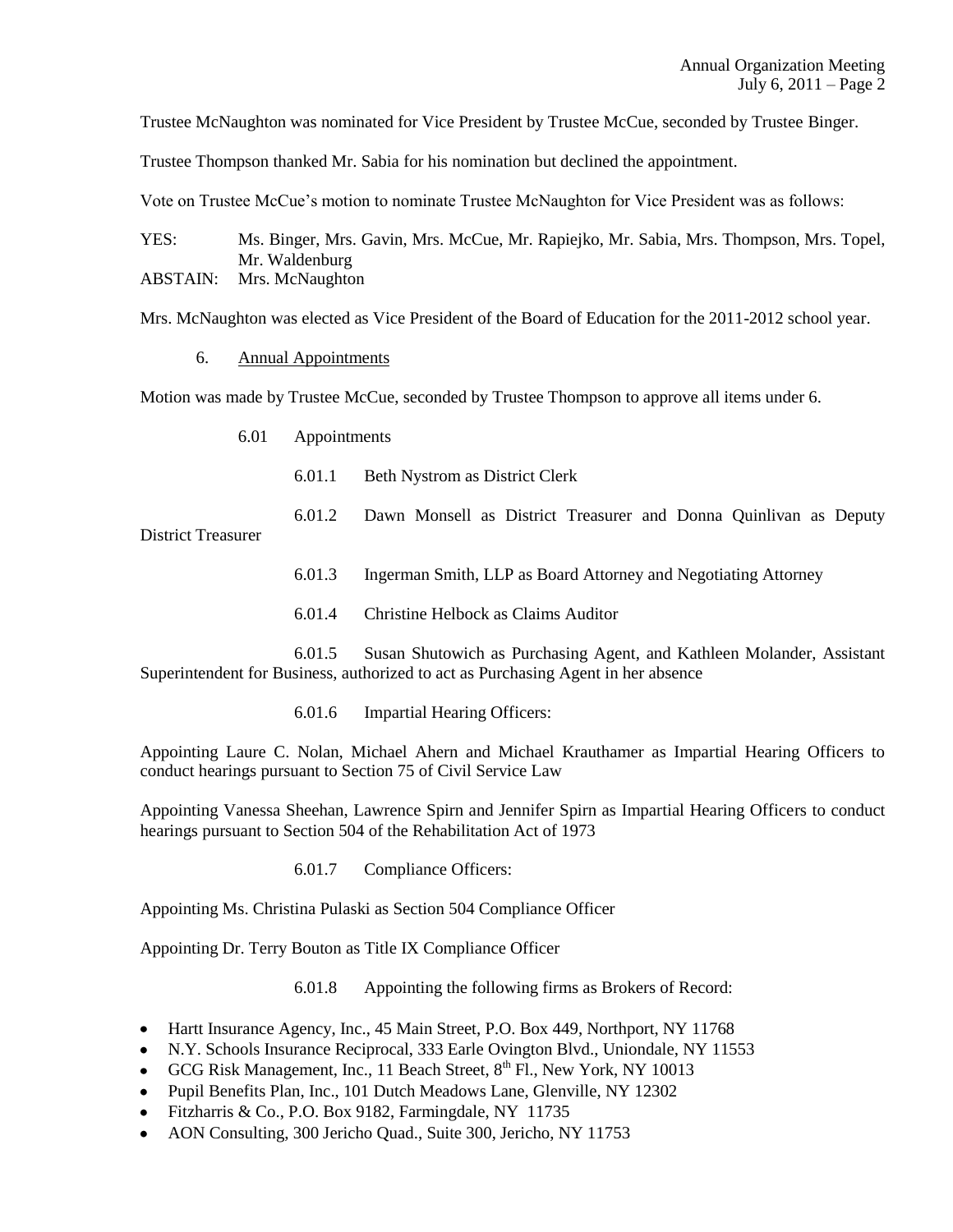6.01.9 Appointing Bonding Counsel and Financial Advisory Services:

- Hawkins Delafield & wood, LLP, One Chase Manhattan Plaza, New York, NY 10005 as Bonding Counsel
- Munistat Services, Inc., 12 Roosevelt Avenue, Pt. Jefferson Station, NY 11776 for Financial Advisory Services

6.01.10 Appointing the firm of Cullen & Danowski, LLP as External Auditor for the 2011-2012 fiscal year

6.01.11 Appointing the firm of Burton Behrendt and Smith (BBS) as District Architects for the 2011-2012 fiscal year

Vote on Trustee McCue's motion to approve all items under 6. was unanimously carried.

7. Oath of Office to Officers of the Board

Ms. MaryAnn Sadowski, Board Counsel, administered the Oath of Office to newly elected President, Mr. Waldenburg, newly elected Vice President, Mrs. McNaughton, and newly appointed District Clerk, Beth Nystrom.

Motion was made by Trustee Thompson, seconded by Trustee McCue, to approve all items under 8. through 30.

- 8. Designation of Signatories for All School Warrants
	- 8.01 Designating the Claims Auditor as the signatory for all school warrants
- 9. Designation of Depositories for All District Funds

9.01 Depositories of the Northport-East Northport Union Free School District, Town of Huntington, Suffolk County, New York were designated as follows:

- 9.01.1 JP Morgan Chase
- 9.01.2 Bank of America
- 9.01.3 Capital One Bank
- 9.01.4 State Bank of Long Island
- 9.01.5 TD Bank
- 9.01.6 Flushing Commercial Bank

# 10. Designation of District Newspaper for Legal Advertising

10.01 Designating *The Observer* as the Official Newspaper for District publications and legal notices for the 2011-2012 school year

Trustee McCue requested that the online circulation be used in calculating total circulation for future recommendations.

11. Time and Place of Board Meetings

11.01 The Board adopted the 2011-2012 Calendar of Board Meetings at its April 28, 2011 Board Meeting.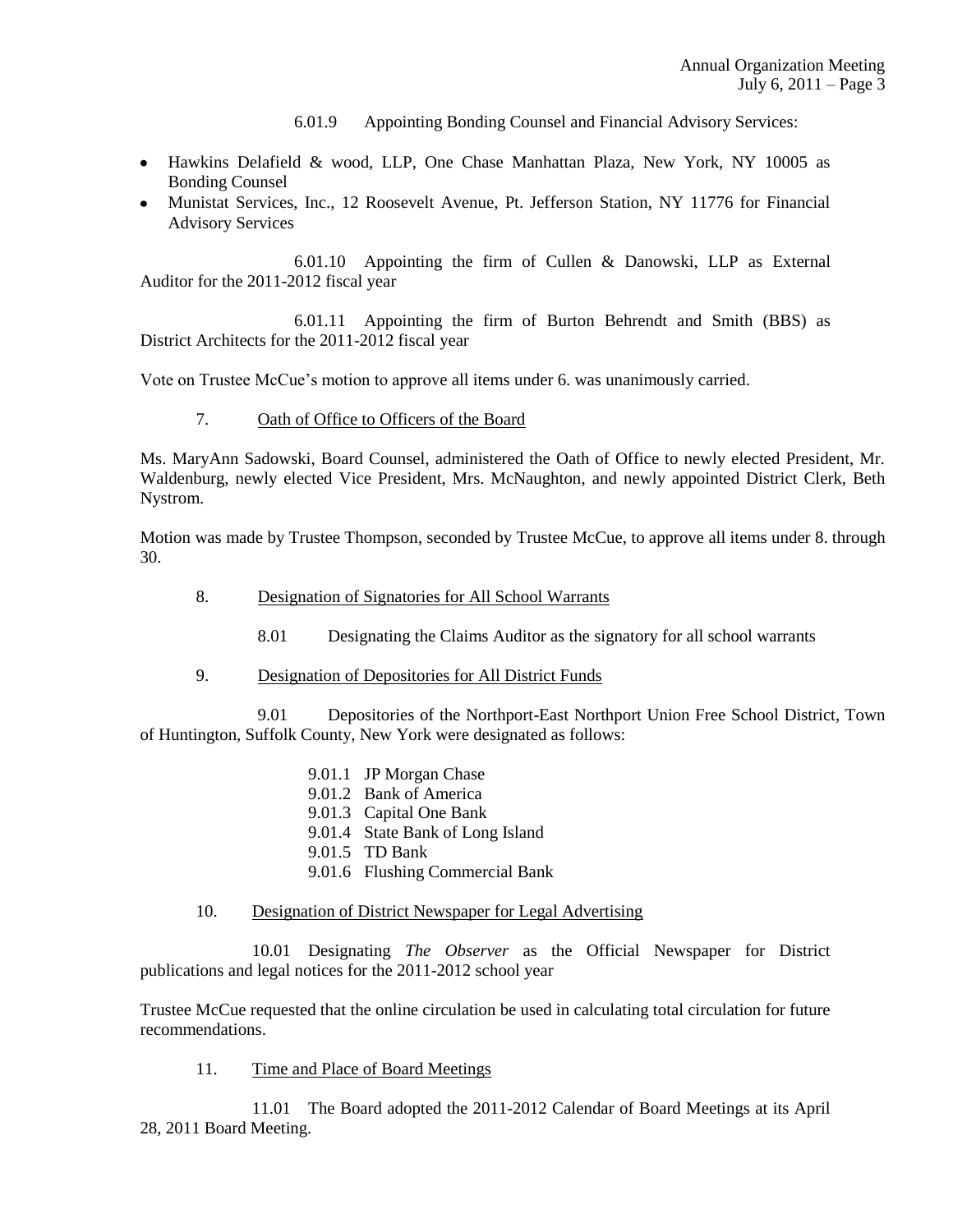# 12. Authorization to Publish the Annual Financial Report

12.01 Authorizing publication of the Annual Financial Report for the 2010-2011 school year in the official newspaper

# 13. Bond for District Treasurer and Deputy District Treasurer

13.01 Authorizing Public Employee Dishonesty insurance in the amount of \$5,000,000 per-loss to include positions of District Treasurer and Deputy District Treasurer for the period July 2, 2011 to June 30, 2012

### 14. Authorization to Reimburse Expenses

14.01 Authorizing the Superintendent to approve expenses for staff attendance at conferences, and also for all authorized automobile travel within the District and outside of the **District** 

### 15. Authorization to Certify Payrolls

15.01 Authorizing the Chief School Officer or her designee to certify payrolls each month (Ed. Law 1720, Sec. 2523; Commissioner's Regulation 170.2)

### 16. Authorization to Make Transfers

16.01 Authorizing the Superintendent of Schools or her designee, in accordance with the regulations of the Commissioner of Education, to make budget transfers between salary codes up to \$25,000, with all transfers in excess of \$25,000 requiring Board of Education approval and, transfers between all other codes up to \$10,000, with all transfers in excess of \$10,000 requiring Board of Education approval

# 17. Adoption of List of Religious Holidays

17.01 Adopting the attached list of religious holidays for State Aid computation

purposes

#### 18. Authorization to Establish Petty Cash Funds

18.01 Approving Petty Cash Funds in the amount of \$100 each with the following persons designated to administer these funds for the 2011-2012 school year:

- Mrs. Barbara Falotico, Principal, Bellerose Avenue School
- Mr. Thomas Harrison, Principal, Fifth Avenue School  $\bullet$
- Ms. Anne Whooley, Principal, Dickinson Avenue School
- Mr. Michael Genovese, Principal, Norwood Avenue School
- Ms. Sabina Larkin, Principal, Ocean Avenue School  $\bullet$
- Mr. Jeffrey Haubrich, Principal, Pulaski Road School  $\bullet$
- Ms. Joanne Kroon, Principal, East Northport Middle School
- Mr. Timothy Hoss, Principal, Northport Middle School
- Ms. Irene McLaughlin, Principal, Northport High School
- Ms. Beth Nystrom, District Clerk, Board of Education
	- 19. Signatories for Federal Projects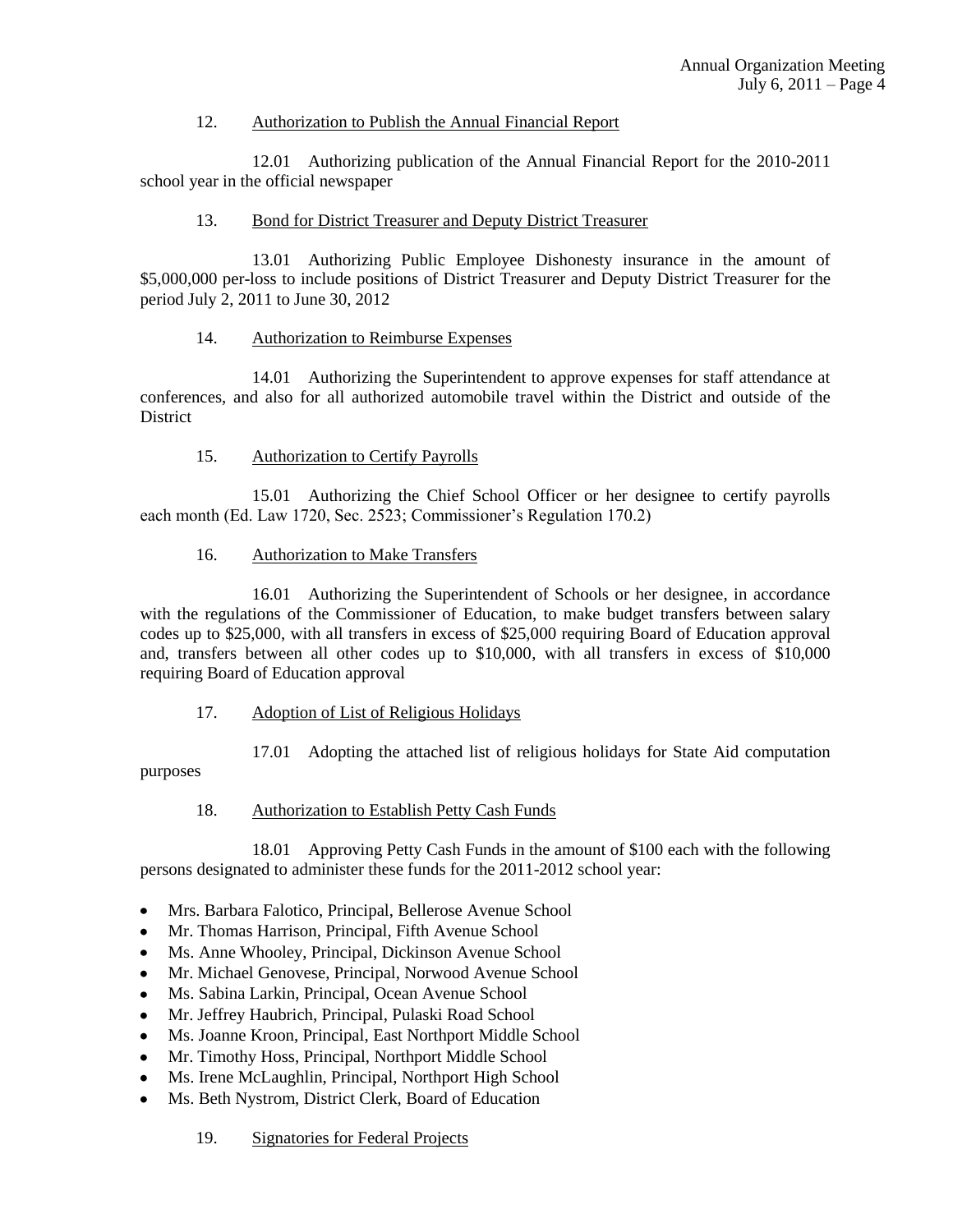19.01 Appointing for the 2011-2012 school year, Dr. Marylou McDermott, Superintendent of Schools, as the authorized representative and official of Northport-East Northport Union Free School District, to submit applications and make claims for Federal Funds under all applicable Federal laws as may be required, with the Assistant Superintendent of Instruction and Administration as alternate.

### 20. Designation of Signatory for Tax Anticipation Notes

20.01 Designating the Board President as the signatory for the single manual signature required on Tax Anticipation Notes or, as designated by the President, the Vice President, or the District Clerk

### 21. Appointment of School Physicians

21.01 Appointing the doctors of North Suffolk Medical Associates as the School Physician for 2011-2012 and authorizing the Board President to execute a contract to this effect

22. Attendance Officer

22.01 Appointing Judy Proscia as the District's Attendance Officer

### 23. Athletic Trainer

23.01 Appointing Shawn Scattergood as the District's Athletic Trainer

# 24. Records Access Officer

24.01 Appointing Beth Nystrom as the Records Access Officer

- 25. Records Management Officer
	- 25.01 Appointing Bernard Krueger as the Records Management Officer

# 26. Asbestos Designee

26.01 Appointing Anthony Resca as the Asbestos Designee

- 27. Census Enumerator
	- 27.01 Appointing Judy Proscia as the Census Enumerator
- 28. Residency of Students Designees

28.01 Appointing the Superintendent and the Administrator of Technology as the Board's official designees for determining residency of students

29. School Related Transportation

29.01 Authorizing the Superintendent of Schools to transport in her personal vehicle persons involved with the conduct of school business, e.g., students, staff, Board members, and community members